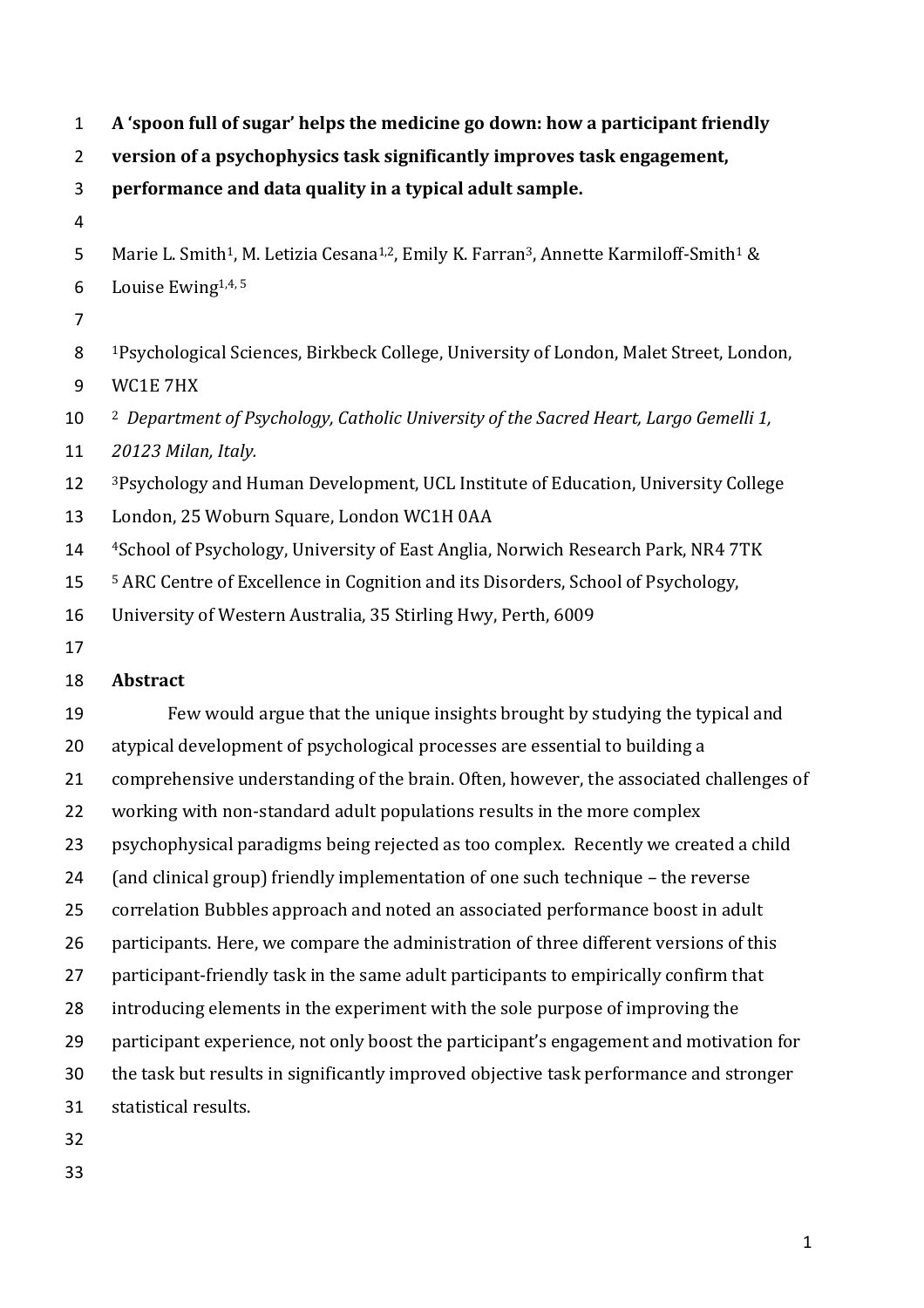#### **Keywords**

 Reverse correlation, Bubbles, task engagement, child friendly, experimental outcomes 

### **Introduction**

 There can be little doubt that necessity is the mother of invention, and the driving force for considering a methodological approach in a new light. Reverse correlation methods have a long productive history across a diverse range of topics in psychological and biological sciences (Ahumada & Lovell, 1971; Marmarelis & Marmarelis, 1978). Relatively recently they have been applied to the specific topic of face perception (e.g. Haig, 1995, Gosselin & Schyns, 2001, Sekuler, Gaspar, Gold & Bennett, 2004) and provided some important insights to the understanding of this vital ability. However, while approaches such as these have gleaned a wealth of information from healthy adult participants (typically the classic undergraduate student sample (Heinrich, Heine & Norenzayan, 2010)), their technical requirements have largely precluded a more general applicability that encompasses children and most atypical groups. To address this, we developed a participant-friendly version of one such technique (*Bubbles,* Gosselin & Schyns, 2001) and for the first time were able to use this approach successfully to better understand the development of face processing in typical children (6-12yrs: Ewing et al, 2017a, Ewing et al, 2017b) and adults with a neurodevelopmental disorder (Williams syndrome, see Ewing et al, 2017c).

 In a standard adult *Bubbles* experiment, participants are expected to complete a large number of trials to guarantee comprehensive sampling of the stimulus space. Typically, this would be many hundreds of trials (at least 500 per condition, often more, e,g. Gosselin & Schyns, 2001, Smith et al, 2005), completed over multiple, extensive testing sessions. In adapting the paradigm to a non-standard audience we faced two important challenges: firstly, ensuring that we had sufficient information sampling to perform the Bubbles analysis and secondly ensuring that our participants remained fully engaged and motivated for as long as possible. To address the former point, rather than test a small number of individuals over many trials (as is typical), we tested large numbers of individuals over a relatively small number of trials. To address the latter point we introduced a number of modifications to the testing sessions, including shorter blocks with an onscreen countdown block progress bar, an interactive and encouraging experimenter sitting alongside the participant and engaging with them during all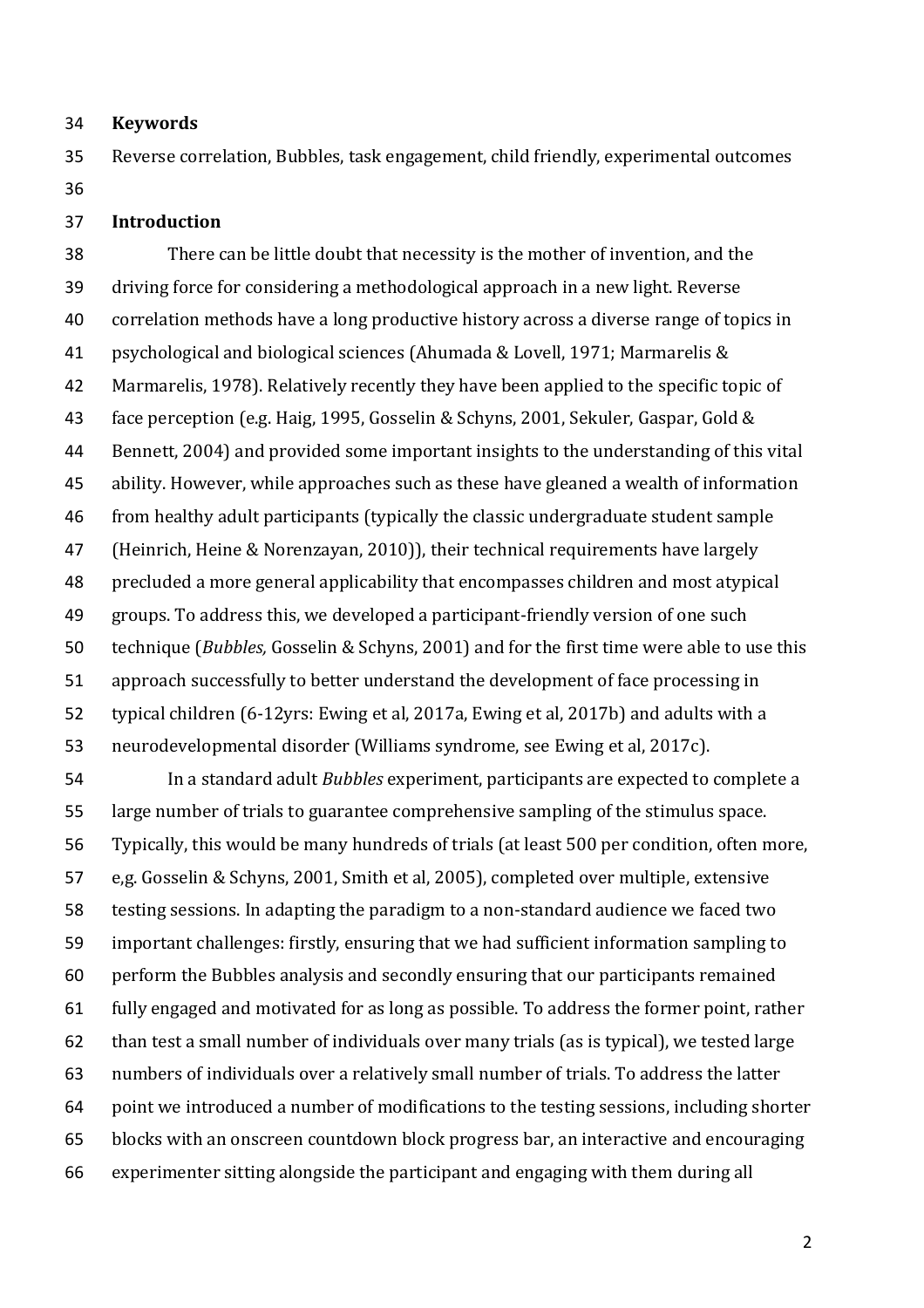breaks, and finally the introduction of the puzzle-bubble game during breaks. This game involved the participants guessing the name of famous films/locations/tv-shows from as little visual information as possible; cheeky bubbles 'hid' the key details, but could be removed by the experimenter to provide further clues. Anecdotally, these changes and the puzzle bubble game in particular, appeared surprisingly popular for children and adults alike!

 Although the effects of mental fatigue are well-known to negatively impact cognitive performance (e.g. Boksem, Meijman & Lorist, 2005; Hopstaken, van der Linder, Bakker & Koppier, 2015) with underlying changes in brain activation patterns (e.g. Lorist, Boksen & Ridderinkof, 2005; Boksem, Meijman & Lorist, 2006; Borghini et al, 2012; Tanaka, Ishii & Watanabe, 2014) there tends to be only minimal consideration of the participant experience during the administration of repetitive tasks often asked of participants in Psychology experiments. Mental fatigue occurs as a result of sustained periods of demanding task performance and is typically characterized by changes in mood and motivation (e.g. Boksem & Tops, 2008), and in particular a reduction in task engagement (Hopstaken, van der Linden, Bakker & Kompier, 2015a). Due to its importance in driving workplace errors and accidents, the study of mental fatigue has often focused on the practical implications for occupational settings. However, as mental fatigue is often directly linked to brain processes critical for performance in psychophysical tasks (e.g. attention, Boksem, Meijman, Lorist, 2005, global/local processing bias, van der Linder & Eling, 2006, executive control, van der Linder, Frese, & Meijman, 2003) it follows that by overlooking their impact, researchers of human behaviour may be deleteriously adding noise to their studies.

 Research suggests that one way to counter the effects of mental fatigue is to boost the rewards associated with participation (Boksem & Tops, 2008; Hopstaken, van der Linder, Bakker & Kompier, 2015a; Hopstaken, van der Linder, Bakker & Kompier, 2015b) to re-engage fatigued participants in a given task. Given this, we were interested to observe if our participant-friendly task modifications, which were specifically designed to engage young / cognitively impaired individuals in our demanding, repetitive and relatively boring tasks, could also have a measurable impact on task performance and data quality in a standard adult sample.

 We set out to validate the impact and effectiveness of our task engagement strategy and the modifications made to the operation of the task by running three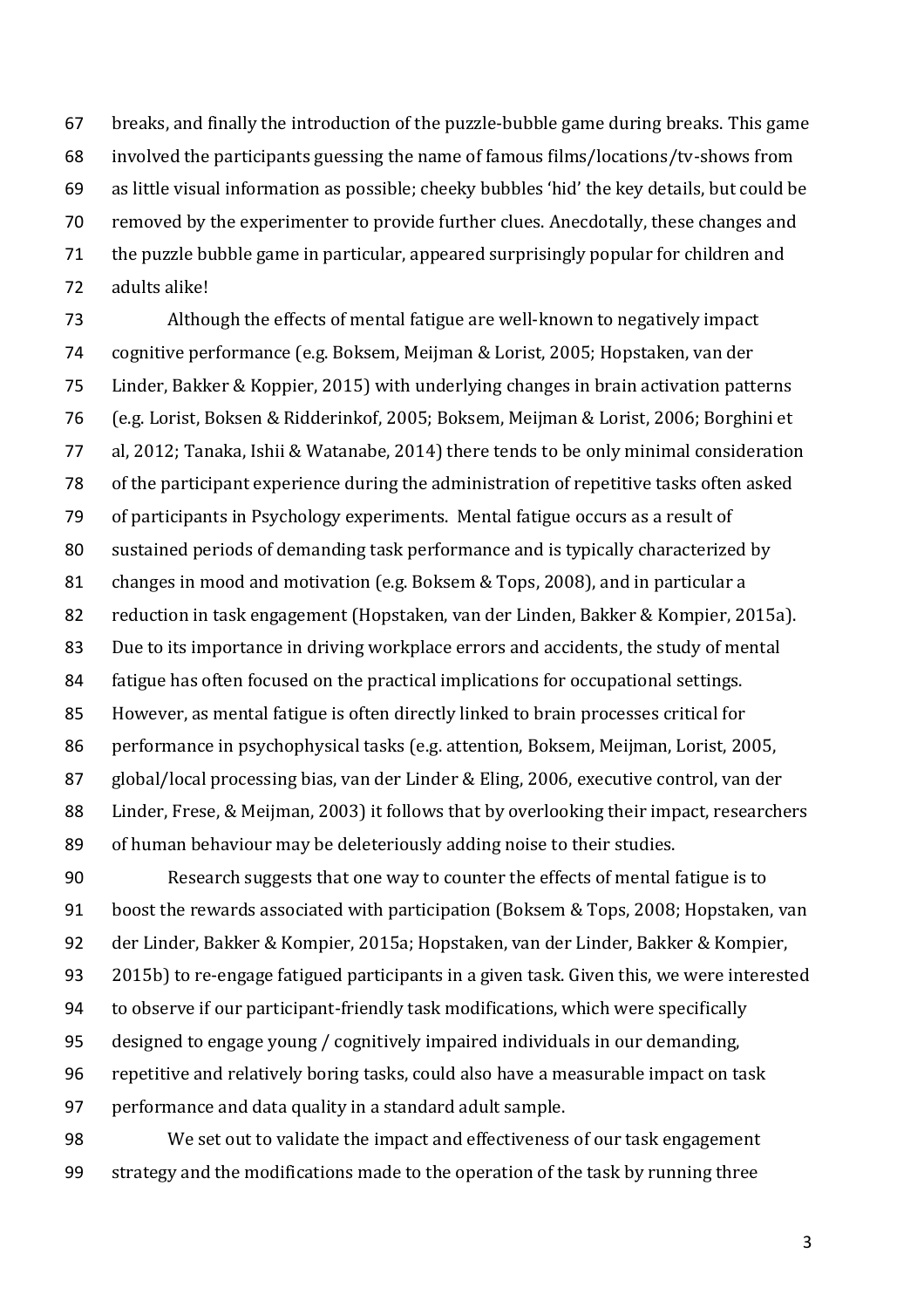identical base versions of the paradigm with the same adult participants in a single testing session. In one version adults performed the task with no experimenter interaction during the entirety of the task. There was no puzzle bubble game and only generic self-paced "take a break" screens between blocks. In a second version, adults again performed the experiment with no experimenter interaction, but with the puzzle bubble game (played independently) separating blocks (even numbered blocks only). Finally, in the third version, the experimenter interacted with the participant as they played the puzzle bubble game (matching the participant-friendly implementation). All other aspects of the methodology remained constant across the three versions of the task. Furthermore, we employed a modified short-form of the Intrinsic Motivation Inventory (IMI, Ryan, 1982) to directly assess each participant's subjective experience of each experimental condition to determine if our manipulations significantly altered the participants' experience of completing the task.

 We directly compared performance across the different versions of the task, with the expectation that the introduction of both the puzzle-bubble game (to enforce breaks between trial blocks thus ensuring that the blocks are spaced out and to alleviate the tedium of completing many similar trials) and interaction with the observer during breaks would lead to better performance on the task and cleaner statistical results. Comparing version 2 and version 1 permits us to evaluate the effectiveness of the puzzle bubble game in boosting task engagement in itself, while the comparison of version 2 and version 3 establishes the extent to which any improved performance is driven by interaction with the experimenter. Direct comparison between self-report measures of task engagement (from the IMI) and objective performance metrics (from the Bubbles task) allows us to explicitly establish if greater task engagement is significantly tied to experimental outcomes on a psychophysics task such as this.

 To the best of our knowledge, this is the first time that the impact of the participant experience has been explored in the context of a repetitive visual psychophysics task conducted under typical experimental testing conditions (not those designed to specifically induce mental fatigue by having participants perform the same task repeatedly for a number of hours with no breaks). Should the subjective participant experience and task engagement directly impact cognitive performance and resulting data quality, then there are clear implications across a wide range of research areas in the Psychological Sciences.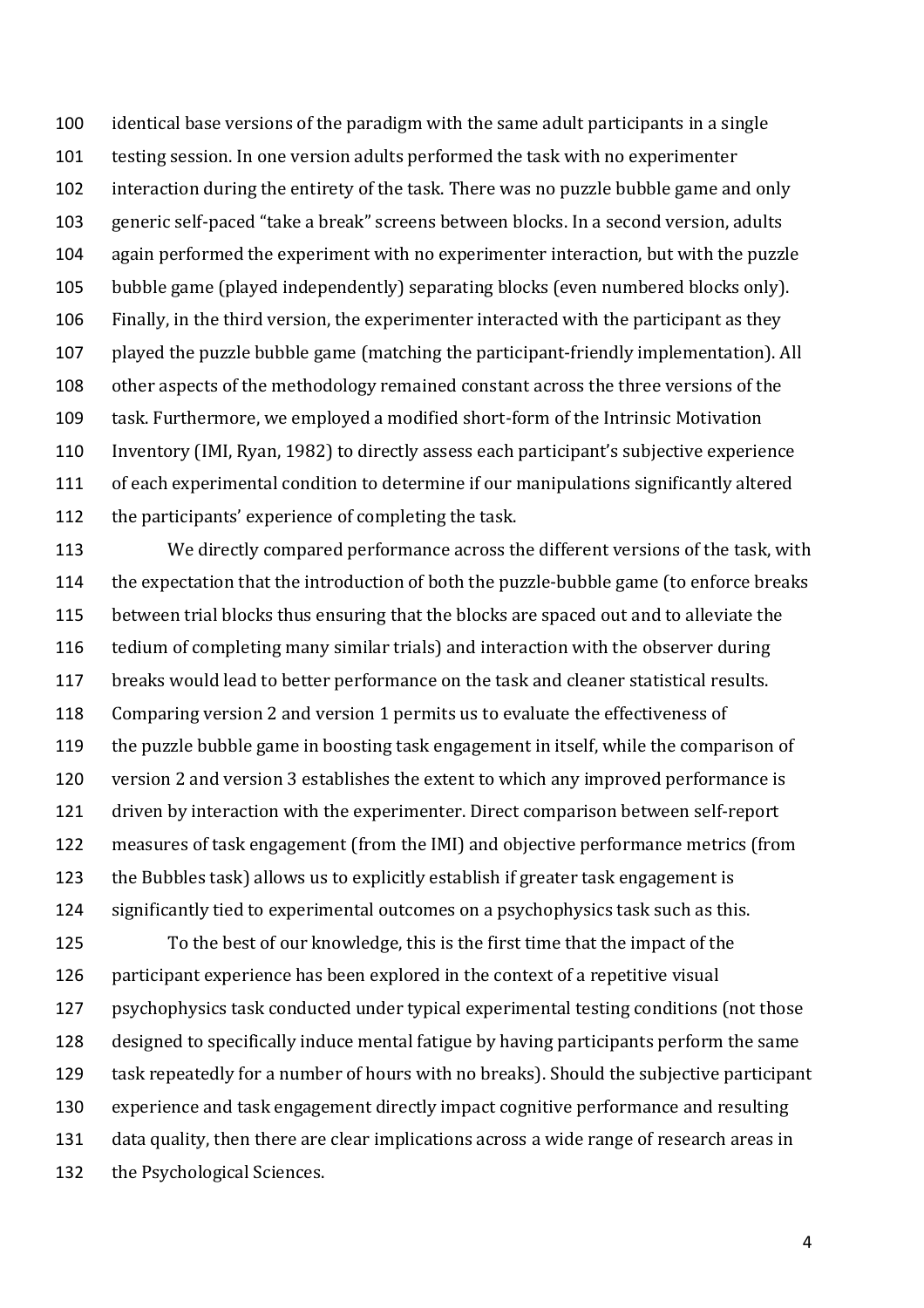### **Methods**

Participants

 30 adults (10male, mean age = 26.2, SD = 10.1) completed a single testing session lasting approximately 45minutes. All participants had normal or corrected to normal vision, no history of psychological problems, and provided signed informed consent. The study was approved by the ethics board of the Department of Psychological Sciences, Birkbeck College, University of London.

## Procedure

 Using a repeated measures design, in a single testing session participants completed three bubbles conditions. Each took 10 to 15 minutes to complete, and were identical except for the introduction of the puzzle-bubble game during breaks between blocks (versions 2 and 3), and standardised interaction with the experimenter during the puzzle bubble game (version 3). Participants each completed a single puzzle bubble challenge per break (for a total of 4 challenges across the 512 trials of task versions 2 and 3), with each challenge lasting approximately 3 mins. The order in which participants completed each version of the task was randomised via a Latin square procedure with ten participants completing each order of the different versions.

 In the Bubbles task, participants were asked to categorize sub-sampled versions of expressive faces by the expression shown. The approach works by presenting only some parts of a stimulus (typically visual) to the participant on each trial and relating categorization decisions to the information that was presented. On each trial, most of the stimulus is hidden from view and only the information located behind a number of randomly positioned circularly symmetric Gaussian apertures is made available to the participant to make their categorization decisions. The location of the apertures varies randomly across trials so that over sufficient trials an exhaustive search of the visual space will have been conducted. Reverse correlating the location of the apertures with categorization responses permits the experimenter to establish which visual regions are significantly correlated with categorization performance and therefore can be concluded to be essential for the task at hand. Stimuli were fearful, happy, angry and sad expressions taken from the California Facial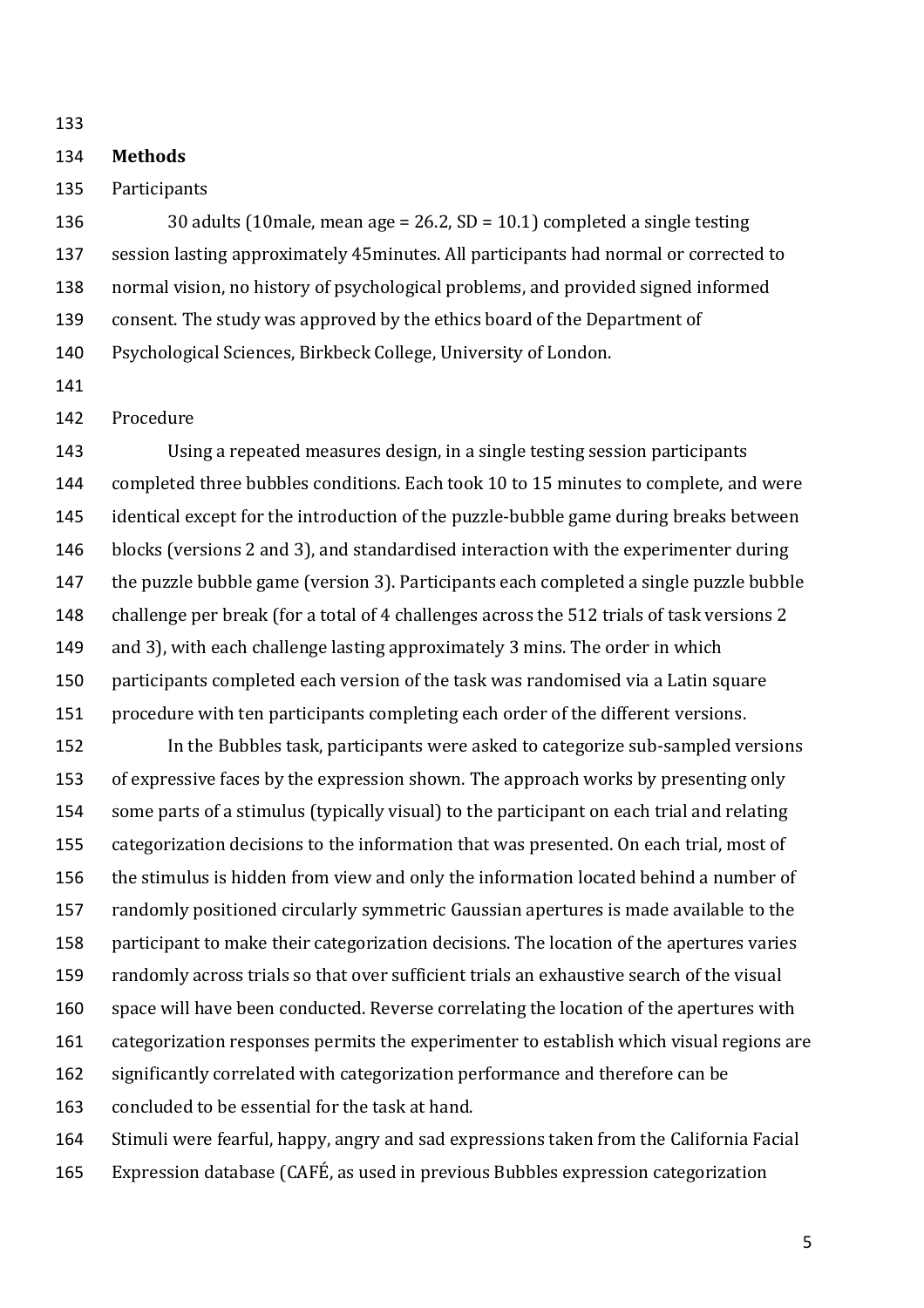studies, e.g. Smith et al, 2005; Smith & Merluscal, 2014; Schyns, Petro & Smith, 2007). As per existing Bubbles studies of facial expression categorization, stimuli were decomposed in 6 non-overlapping spatial frequency bands (SF) of one octave each (120-60, 60-30, 30-15, 17-7.5, 7.5-3.8 cycles per image). To create a single experimental stimulus, each SF band was sampled independently with randomly positioned Gaussian apertures (the Bubbles) whose size was adjusted at each scale to reveal 3 cycles per aperture and whose number (per scale) was adjusted to ensure equivalent sampling of each SF scale (i.e. more small high SF bubbles than the larger low SF bubbles). The sampled information from each scale was then recombined into a single stimulus image comprising visual information across the SF bands (see Gosselin & Schyns, 2001 and Smith et al, 2005 for fuller details of the stimulus generation process). The total number of apertures (Bubbles) over all SF scales was adjusted on a trial per trial basis via a staircase algorithm to target a performance criterion of 75% correct. To this end, poor performance resulted in more information on a subsequent trial (i.e. more bubbles), while higher than target performance resulted in a reduction in the amount of information presented on subsequent trials (i.e. less bubbles).

 In each version of the task participants completed 512 emotion categorization trials (128 per emotion) by categorizing each stimulus by emotion (labelled keyboard keys denoted fearful, happy, angry, sad and don't know), for a total of 1536 trials over the course of the full experiment comprising the three task versions. A short practice phase prior to testing confirmed that participants could correctly categorize the non- Bubbled (i.e., intact) face stimuli by expression and introduced the participants to the response keys. Participants sat 70cm from the experiment which ran on MATLAB using 189 the Psychophysics toolbox (Pelli), such that stimuli subtended a viewing angle of 5.36 x 3.7degrees of visual angle.

 Unlike standard implementations of the Bubbles technique, in the modified child-friendly version, we added a 'don't know' response to prevent participants from correctly guessing and adding unnecessary noise to the data (don't know responses were coded as incorrect). Furthermore, we introduced a count-down bar onscreen that permitted participants to gauge their position in a block, and reduced the length of individual blocks to a few minutes (64 trials) rather than around 5minutes.

 To gauge interest/motivation, participants completed a short form of the intrinsic motivation inventory assessment (IMI, Ryan, 1982) at the end of each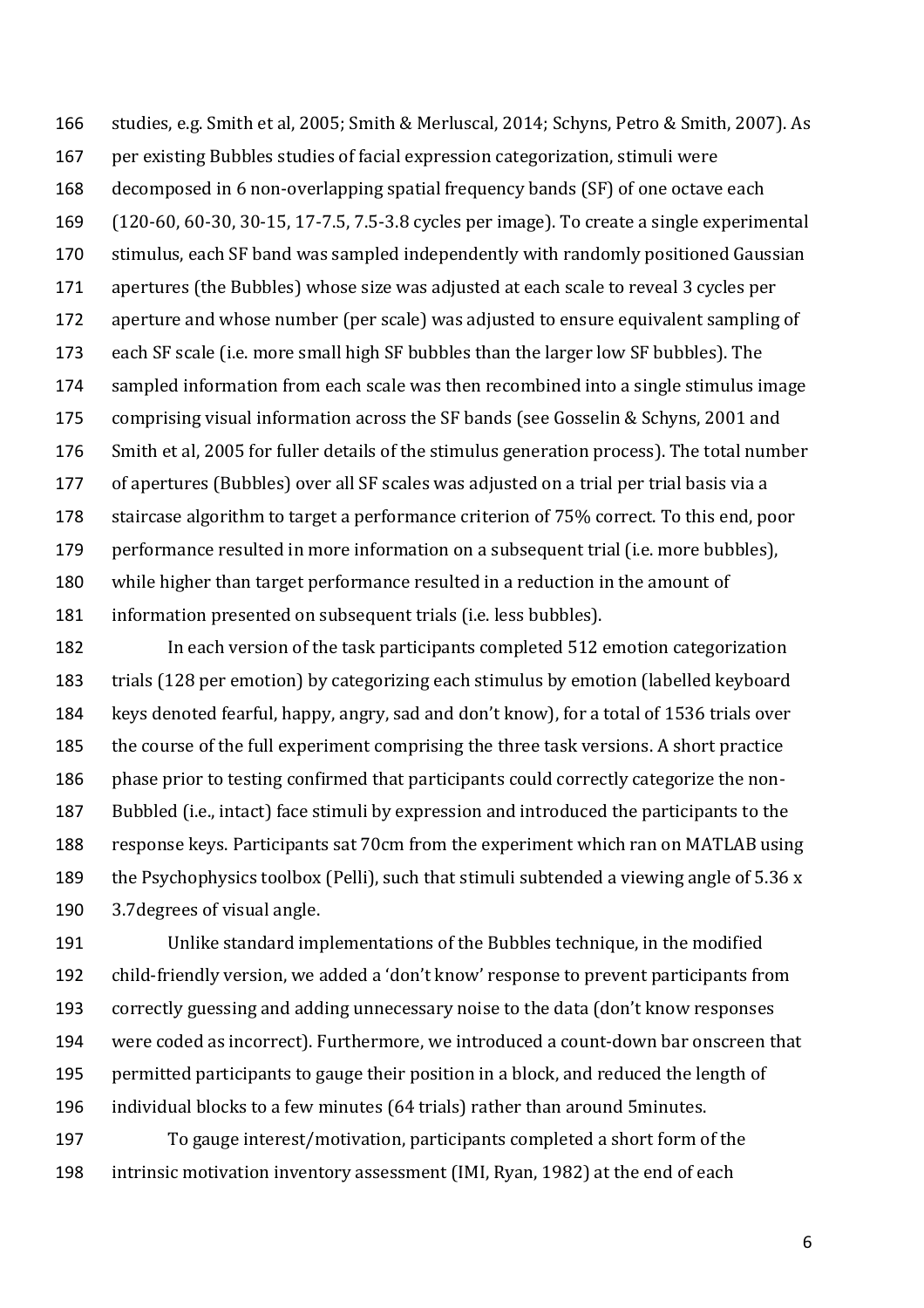experimental condition. In this questionnaire we asked participants to rate (on a scale 200 of 1 to 7) how they felt about the task they had just completed in terms of their interest and enjoyment (2 separate questions), their perceived competence, the effort they put into their performance, the importance to them of doing well, the degree of pressure 203 they felt, how related they felt to the experimenter and finally how important they felt the task was.

## **Results**

## **Bubbles results**

 We considered two performance metrics as dependent measures: the amount of 209 information (i.e. number of bubbles) required to achieve the target performance of 75% correct for each emotion and the actual percentage correct achieved (NB. with a small 211 number of trials it is not possible to perfectly stabilize performance at the target 75% correct), see Figure 1A. Alongside this, we examined the quality of the bubbles solution i.e. the visual information that is significantly associated with categorization of each emotional expression. A one way repeated measures ANOVA with task version (1,2,3) as the within subjects factor indicated a clear main effect on the amount of information 216 required to achieve good performance levels ( $F(2,58) = 3.8$ ,  $p=0.029$ ,  $\eta^2=0.12$ ). Planned comparisons revealed that participants required significantly less information for task version 3 (*M* = 85 bubbles) compared to task version 2 (*M* = 97bubbles, *F*(1,29) = 5.6,  $p=0.025$ ,  $\eta^2=0.16$ ), but there was no such drop in number of bubbles for task version 2 220 compared to task version 1 (*M* = 93 bubbles,  $F(1,29) = 0.9$ ,  $p=0.35$ ,  $\eta^2=0.03$ ). An equivalent ANOVA on percentage correct scores indicated a trend for a main effect of 222 condition here too ( $F(1.3, 37.6) = 3.4$ ,  $p=0.06$ ,  $\eta^2=0.11$ ), with planned comparisons again showing that participants are performing slightly better in task version 3 (74.4%) 224 compared to task version 2 (72%,  $F(1,29) = 4.2$ ,  $p=0.049$ ,  $\eta^2=0.13$ ), but with no improvement for task version 2 compared to task version 1 (73.4%, *F*(1,29) = 2.3,  $p=0.14$ ,  $\eta^2=0.07$ ).

 To evaluate the effectiveness of the task version manipulations on the quality of 228 the bubbles solution we considered the information processing results for the two most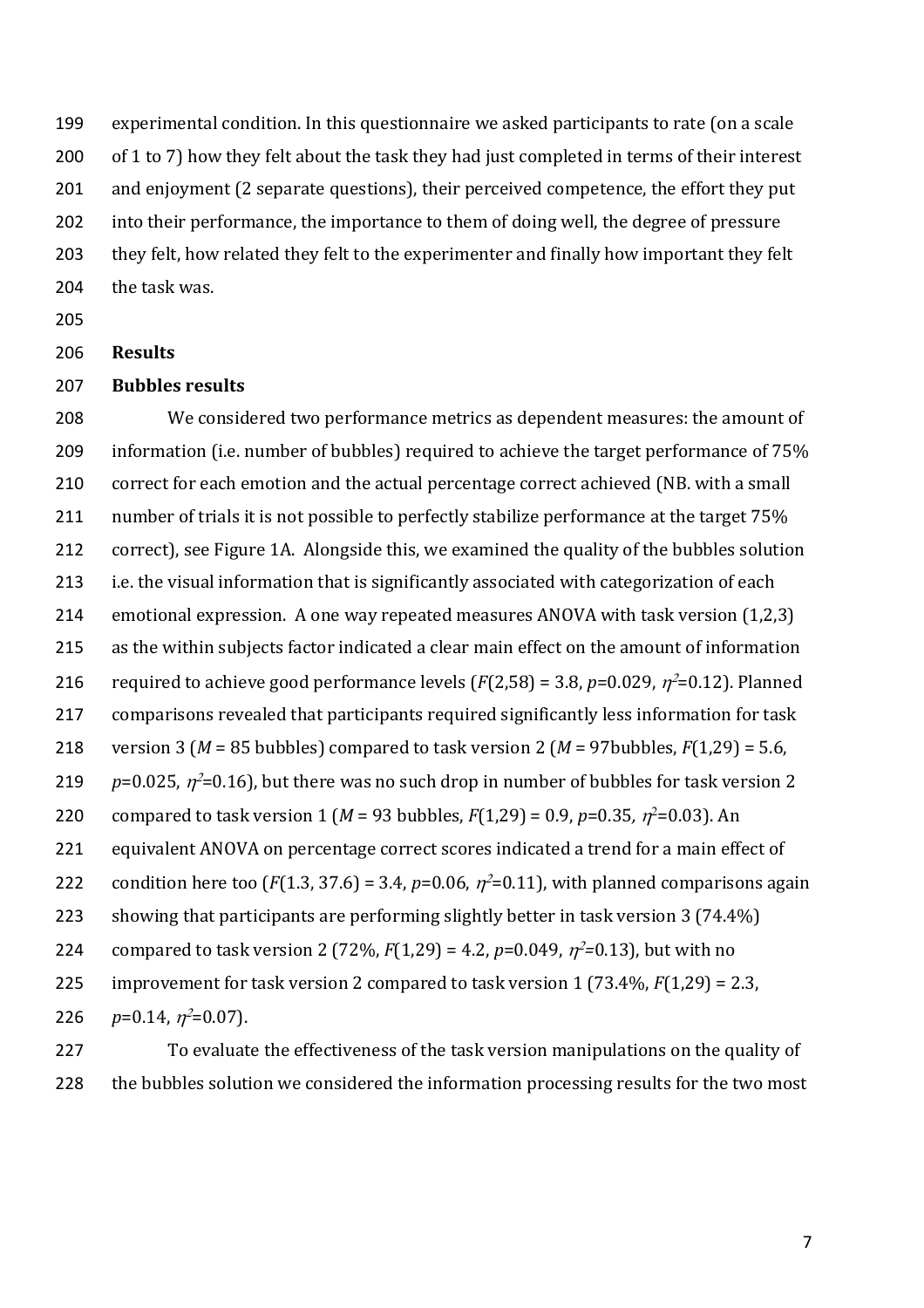229 well researched emotional expression categorizations: fear and happiness<sup>1</sup>. The critical visual information for both fear and happiness categorizations has been confirmed across a number of studies in typical adult participants. For fearful categorizations the crucial visual information has been repeatedly shown to comprise the wide-open eyes across scales in higher spatial frequencies (scales 1-3), alongside the open mouth (scales 3 and 4, e.g. Smith & Merlusca, 2015; Smith et al, 2005, F. Smith & Schyns, 2009; Adolphs et al, 2005). For happiness categorisations it is the wide-open mouth, from fine detail in the higher spatial frequencies through to the broad low spatial frequency mouth shape information (Smith & Merlusca, 2015; Smith et al, 2005, F. Smith & Schyns, 2009; Adolphs et al, 2005).

 For both fear and happy, and all three task version scenarios, the bubbles 240 solution replicates *most<sup>2</sup>* of the key features of these established processing profiles. Figure 1B shows only those regions that pass the corrected statistical tests (*p*<0.05, Chauvin et al, 2005) highlighted on a sample face. Significant regions observed under task version 1 are coded in red, those from task version 2 in green and finally those of task version 3 in blue. Note that where the same regions were significant in multiple task versions it is colour coded in the RGB colour space combined colour (e.g. the same region significant for task version 1(red) and 3(blue) would be coded in purple the same region significant for all task versions would be coded in white). Figure 1C presents the information association maps (z-scores) for all positive associations between information sampling and performance for each condition in turn across the five spatial frequency bands sampled prior to applying the statistical threshold. Importantly, not all task versions produced equally clear profiles of information use. Close inspection of the results reveals that for fear categorizations, it is only in task version 3 – where social interaction and participant engagement are maximised- that both eyes reach significance in the highest spatial frequency band. Similarly, for happiness categorizations it is only in task version 3 that the entire higher spatial

 $\overline{a}$ 

 Information processing results for the expressions of fear and sadness were not considered further due to the lack of an appropriate comparison baseline and in respect of the relatively small number of trials collected here, which is likely insufficient for a fully stable solution for these more challenging expressions. Note that our Bubbles solution may be slightly underpowered with only 3,840 trials in

total per expression, per task (compared to 16,800 in Smith et al, 2005; or 5,500 in Smith & Merlusca, 2015), which disproportionately impacts the solution in the highest spatial frequency band.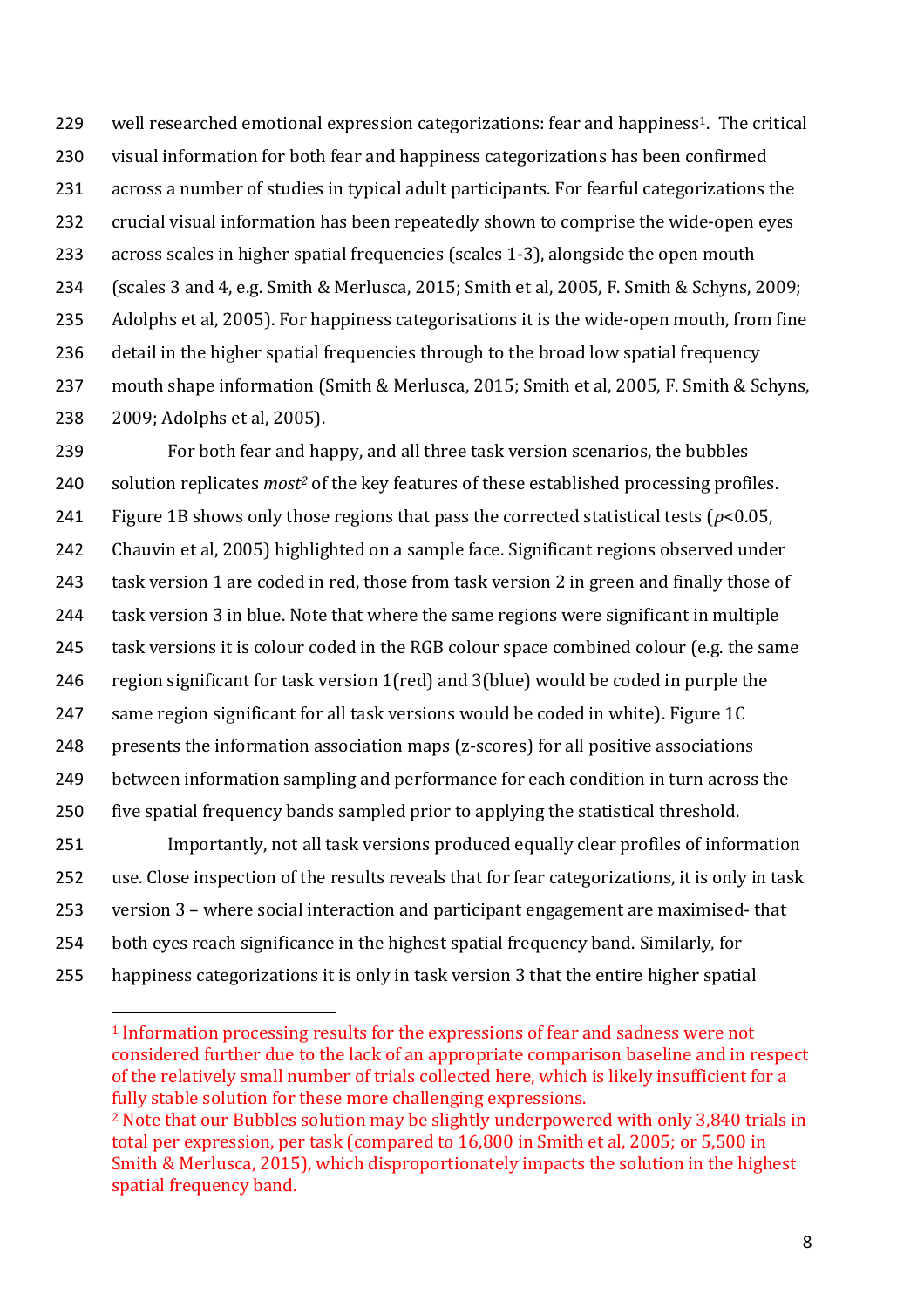- frequency mouth reaches significance. Furthermore, when considering the absolute
- strength of the association between the important pixel locations and performance (the
- un-thresholded z-scores, presented in Figure 1C) the largest values are generally
- 259 observed for task version 3, see Table 1<sup>3</sup>.
- 

|             | Scale 1 | Scale2 | Scale3 | Scale4 | Scale5 |
|-------------|---------|--------|--------|--------|--------|
| Fear V1     | 4.3     | 5.3    | 7.6    | 5.9    | 3.4    |
| Fear $V2$   | 3.8     | 5.3    | 7.2    | 5.6    | 4.4    |
| Fear V3     | 4.6     | 6.3    | 8.5    | 5.5    | 7.4    |
|             |         |        |        |        |        |
| $H$ appy V1 | 3.6     | 4.3    | 5.3    | 5.7    | 4.7    |
| HappyV2     | 3.5     | 4.0    | 4.7    | 8.8    | 5.3    |
| Happy V3    | 3.8     | 6.1    | 6.6    | 4.9    | 2.5    |

*Table 1. Maximal strength of the association between information location and* 

- *performance (measured in z-scores) indicating a stronger association for task version 3*
- *for scales 1-3 for both fear and happy, and again for scale 5 for fear categorizations.*
- 

 $\overline{a}$ 

# **Motivation Questionnaire results**

 One participant failed to understand the instructions with regard to the questionnaire (choosing to only answer one of the eight questions at each administration), and the data for one participant, completing one condition, was lost due to experimenter error leaving 28 participants. A one way repeated measures ANOVA, with task version as the factor with 3 levels, was conducted for each question in turn (GG correction reported for violations of sphericity). Significant effects were further explored with post-hoc follow up t-tests (Bonferroni corrected for multiple comparisons), see Figure 2 for average responses per condition. We observed a significant effect of condition for participant's self-reported enjoyment (*F*(2,54) = 4.7,  $p=0.013$ ,  $\eta^2 = 0.15$ ), interest (*F*(2,54) = 3.86, *p*=0.027,  $\eta^2$ =0.13), desire to do well

<sup>&</sup>lt;sup>3</sup> Note that due to the nature of the paradigm results, information processing results at the individual level are not possible, and therefore only descriptive statistics can be provided.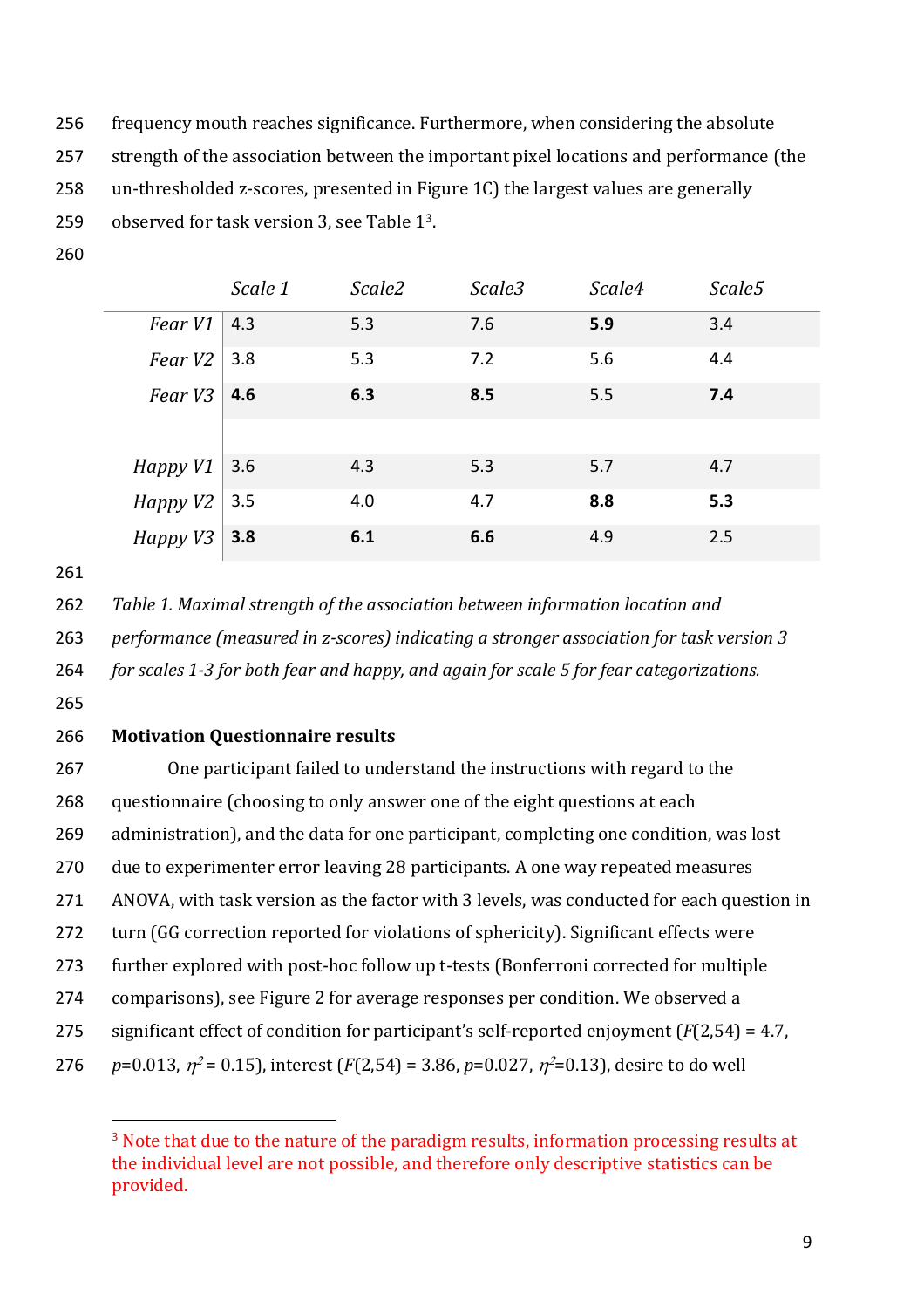277  $(F(2,54) = 4.4, p=0.016, \eta^2=0.14)$ , pressure felt  $(F(1.57, 42.27) = 6.6, p=0.006, \eta^2=0.2)$ 278 and connectedness to the experimenter  $(F(1.26, 34.06) = 13.2, p<0.001, \eta^2=0.33)$ , with a 279 clear trend for an effect also on the effort they expended (*F*(2,54) = 3.04, *p*=0.056, 280  $\eta^2$ =0.1). There was no effect of experimental condition on their desire to be good at the 281 task  $(F(2,54) = 1.8, p=0.17, \eta^2=0.06)$  or how important they felt the task was  $(F(2,54) =$ 282 0.74,  $p=0.48$ ,  $\eta^2=0.03$ ).

283 Planned comparisons confirmed that participants enjoyed participating in 284 condition 3 more than condition 2 ( $F(1,27) = 6.4$ ,  $p=0.018$ ,  $\eta^2 = 0.19$ ) but with no such 285 benefit for condition 2 over condition 1 ( $F(1,27) = 0.6$ ,  $p=0.45$ ,  $\eta^2=0.02$ ). Similarly 286 participants expended more effect in condition 3 compared to condition 2 (*F*(1,27) = 287 3.98,  $p=0.056$ ,  $\eta^2=0.13$ ), with no difference between conditions 1 and 2 ( $F(1,27) = 0.3$ , 288  $p=0.59$ .  $\eta^2$ =0.11). They also tried to do well more for condition 3 than condition 2 289  $(F(1,27) = 4.7, p=0.039, \eta^2=0.15)$  with no difference between conditions 1 and 2 290  $(F(1,27) = 1.35, p=0.26, \eta^2=0.05)$ . As expected, participants felt more connected to the 291 experimenter in condition 3 than 2 ( $F(1,27)$  = 15.9,  $p$ <0.001,  $\eta$ <sup>2</sup>=0.37), but this came at 292 the cost of feeling more pressure  $(F(1,27) = 6.7, p = 0.013, \eta^2 = 0.2)$ . Again there was no 293 difference for either connectedness or pressure felt between conditions 1 and 2 294  $(F(1,27) = 1.3, 0.36, p=0.26, 0.55, \eta^2=0.05, 0.013$  respectively). Finally, participant's 295 interest in the experiment did not increase significantly between conditions 2 and 3 296  $(F(1,27) = 0.58, p=0.45, \eta^2=0.02)$  but rather there was a trend for interest to be 297 significantly greater for condition 2 than condition  $1$  ( $F(1,27) = 4.0$ ,  $p=0.056$ ,  $\eta^2=0.13$ ).

 In an exploratory analysis we then asked whether subjective feelings representing engagement with the task might be directly correlated with markers of task performance (percentage correct, mean number of bubbles) within each task version. We considered self- report measures of effort expended as the best proxy for task engagement and found clear relationships between increased engagement and improvements in the behavioural performance metrics for all task versions, but most so for task version 3 (V1: Accuracy,  $r^2(28) = 0.40$ , p=0.03, Information required,  $r^2(28) = -0.33$ , p=0.09; V2: Accuracy,  $r^2(28) =$ 305 0.52, p=0.005\*, Information required:  $r^2(28) = -0.46$ , p=0.013; V3: Accuracy,  $r^2(28) = 0.53$ ,  $p=0.004^*$ , Information required:  $r^2(28) = -0.49$ ,  $p=0.009^*$ , \*denotes Bonferoni corrected significant effects). Note that engagement with the task as approximated by effort 308 expended was not directly correlated with 'pressure felt' under any task version ( $r^2(28)$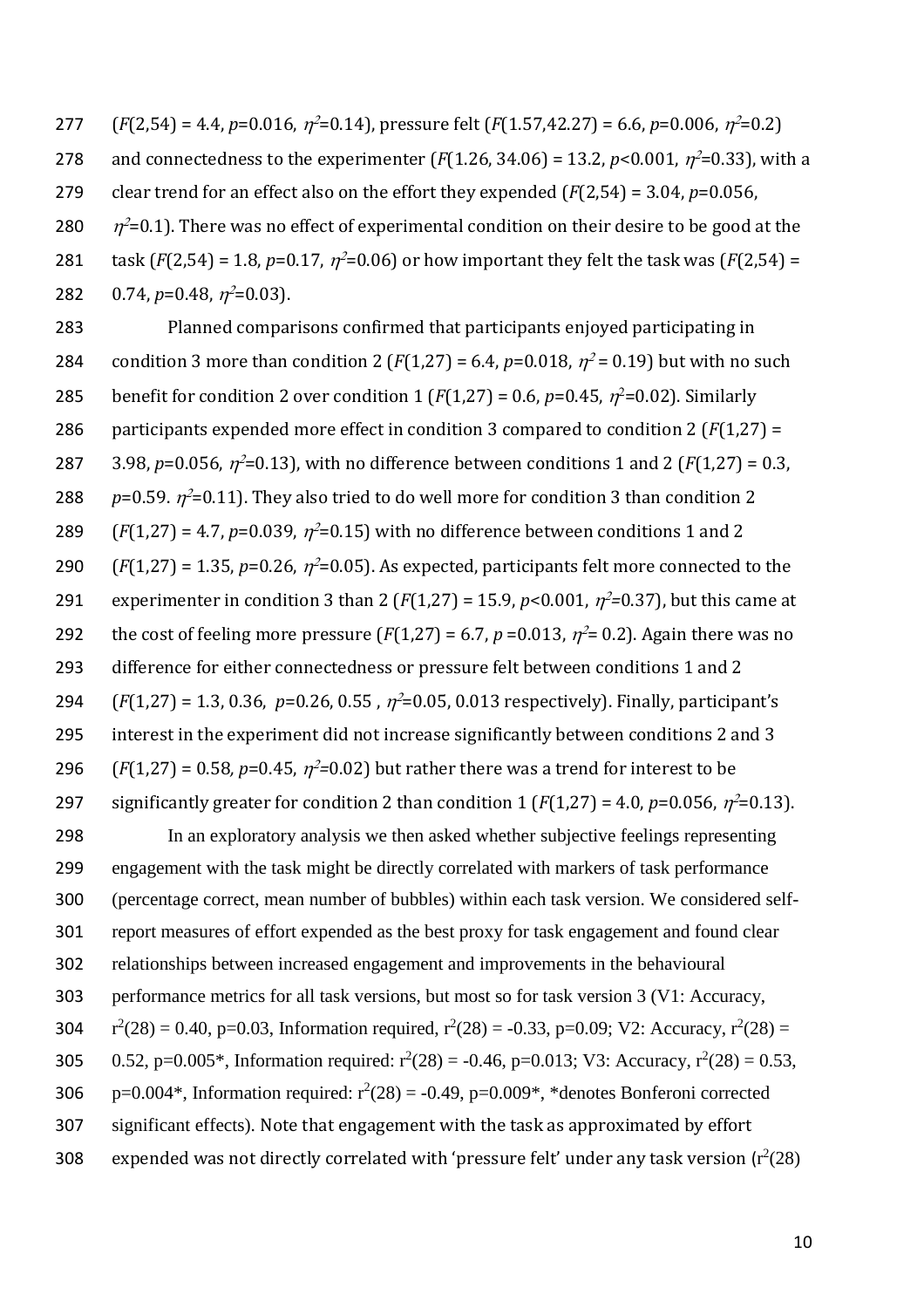$309 = 0.19, 0.03, 0.22, p=0.35, 0.86, 0.26$  respectively) and in particular the increased pressure felt under task version 3 did not seem to be a significant driving force of improved performance 311 (Accuracy,  $r^2(28) = 0.089$ , Information required, p=0.65,  $r^2(28) = -0.16$ , p= 0.43). Similarly, increased feelings of connectedness to the researcher did not correlate significantly with 313 performance under any condition (V3:  $r^2(28) \le 0.21$ , p $> 0.28$ ; V1, V2:  $r^2(28) \le 0.23$ , p $> 0.23$ ).

### **Discussion**

 Here we tested a modified implementation of the Bubbles reverse correlation paradigm that is more appropriate for a developing sample (children) and potentially others for whom the traditional method would make participation very challenging (e.g. individuals with low cognitive ability). Participants completed three versions of the same Bubbles emotion categorization experiment in a single session, with the order of the different versions counter-balanced. With the exception of the reduced number of trials, the first version mirrored that of a standard experiment in most aspects (generic screens providing self-paced short breaks every few minutes, though the use of a count- down bar and presence of an experimenter in the testing room are novel). The second version introduced the puzzle-bubble game as a self-controlled diversion from the monotony of the main task. Finally, in version three, the experimenter actively 'played' the puzzle-bubble game with the participant, acting as quiz master to interact and provide encouragement. Our results indicated better performance for version 3 across the board. Participants demonstrate a capacity to achieve higher performance levels and require less information to do so when performing an otherwise identical psychophysics task. In addition, participants are also subjectively more motivated – they report higher levels of enjoyment, interest, effort and a greater desire to do well. Unsurprisingly, participants also feel a greater connection to the experimenter but also more pressure.

 A relatively large number of participants for this type of study (thirty) each completed a relatively small number of experimental trials (128 per emotion category) in each of the three different experimental arrangements. Despite a smaller overall number of trials (3840 here (per emotion, per experiment version) vs 5000 [Smith & Merlusca, 2015] or 16800 [Smith, Gosselin, Cottrel & Schyns, 2005]), our Bubbles information use results are clearly aligning with established findings for the well-established happy and fearful expression categorizations. The significant features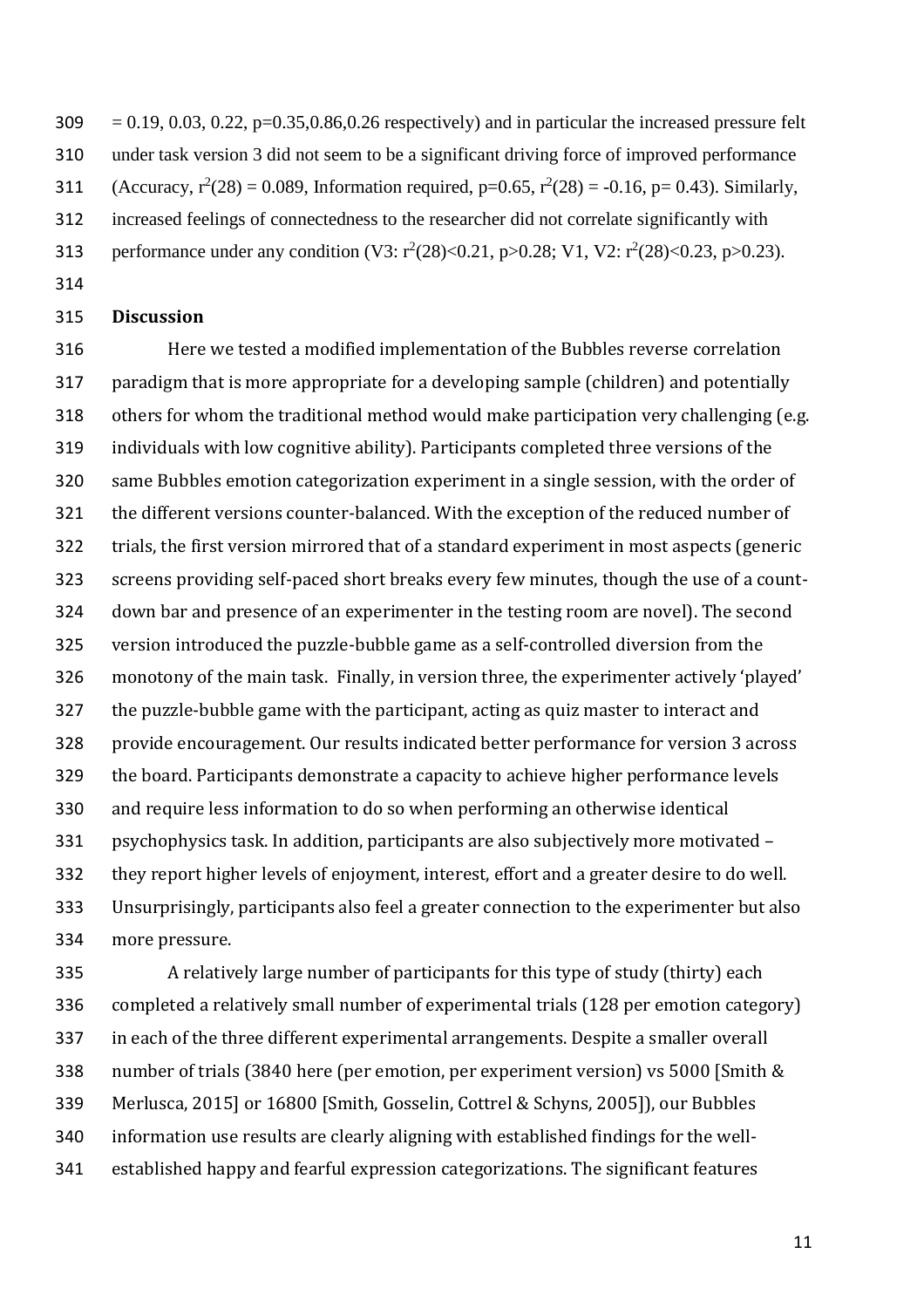driving fear categorizations (wide-open eyes across the high and mid spatial frequencies, mouth at lower spatial frequencies) and the features found to be significant for happy categorizations (the broad smiling mouth across spatial frequency bands) mirror past findings. We observe most of these significant visual regions for all three task versions, but note that in fear categorizations the use of the eyes in the highest spatial frequency band only reached significance for version 3. Similarly, it is only under version 3, that the full high spatial frequency mouth reaches significance for happy expression categorization. Furthermore, for the majority of the key visual features, task version 3 produced the statistically cleanest result as indicated by the highest association between visual information and behavioural performance.

 Our Bubbles paradigm results *and* the motivation questionnaire findings all highlight the importance of social interaction in boosting subjective motivation and task engagement, alongside generating significant improvements in objective task performance and the quality of the Bubbles solution. Little benefit is observed for the use of the game distraction during breaks on its own with the only reported difference being an increase in subjective interest in the task. Past research has shown general cognitive benefits of social interaction including boosting measures of executive functioning (Ybarra et al, 2010), working memory and speed of processing for simple dot patterns (Ybarra et al, 2008) and acting as a potential intervention to slow cognitive decay (Dodge et al, 2015), but to the best of our knowledge this is the first study to find clear benefits of ongoing interaction in a perceptual task such as this. Social interaction is known to consitute a reward in and of itself (Insel, 2003, Walter, Abler, Ciaramidaro & Erk, 2005), and social rewards (typically simply photographs of attractive smiling faces) activate similar neural reward structures as monetary rewards (Aharon et al, 2001; Izuma, Saito & Sadato, 2008; Sprecklemeyer et al, 2009; Lin, Adolphs & Rangel, 2012), with some researchers finding that social rewards can be *even more* motivating than financial rewards in occupation contexts (Graham and Unruh, 1990). The social interaction taking place in version three of the task here could function in a similar, and likely enhanced manner, to activate these same reward structures and boost goal directed behaviour in the task.

 As such, we conclude that it is likely that any similar diversionary activity that engages the participant with the experimenter during breaks is likely to lead to a similar boost in performance and participant experience. Further studies could explore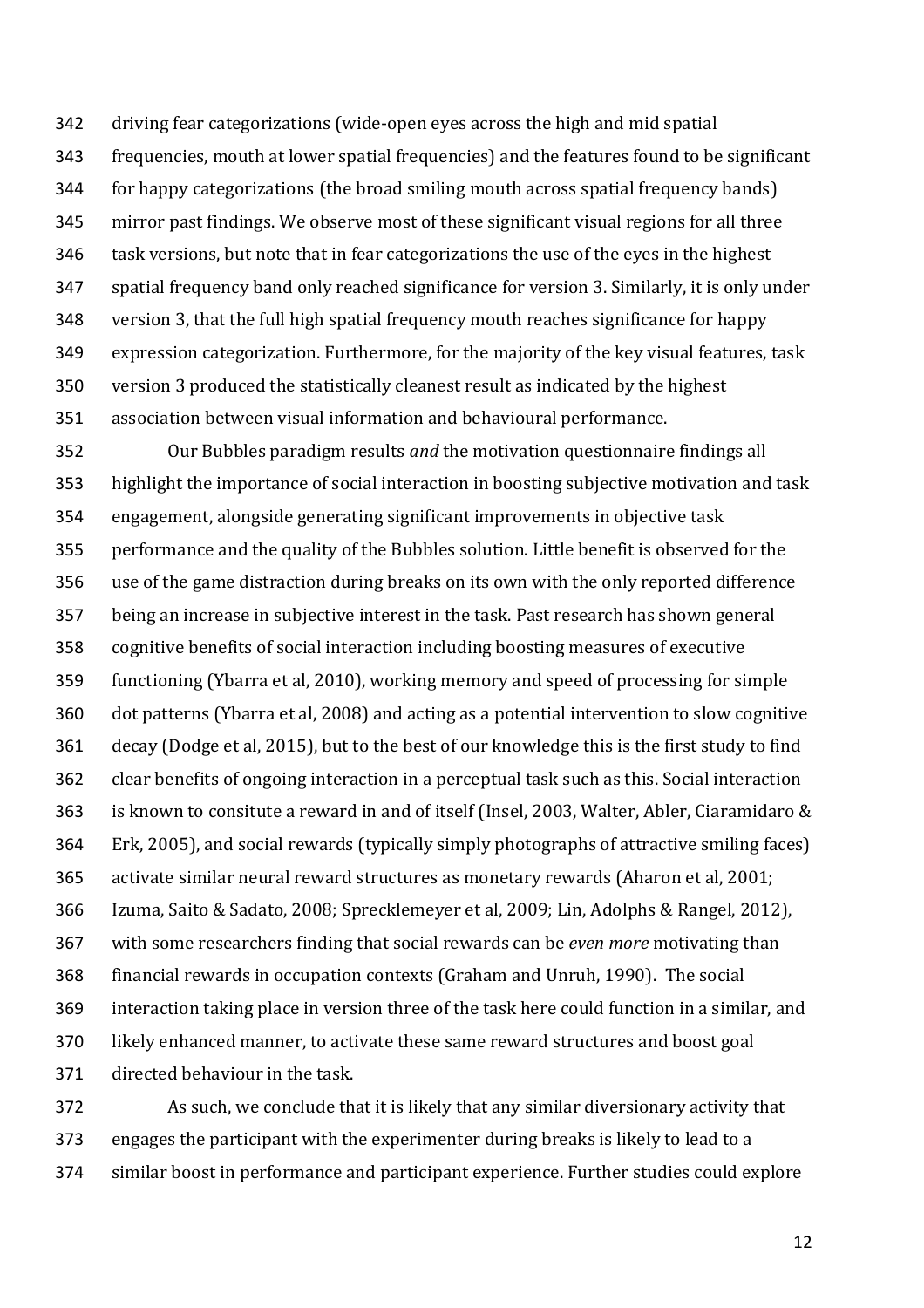the extent and nature of the diversion and interaction required in more detail to further optimise testing efficiency. Extant evidence suggests that the interaction should be neutral or cooperative (as opposed to competitive) to drive improved performance (Ybarra et al, 2010). Other factors including explicit feedback, either as vocal praise (a staple of education / training), numerical assessments of ability, or more traditional rewards (e.g. desired foods, monetary rewards, gifts e.g. small toys / stickers for children) could also be interesting avenues to explore in the context of boosting task engagement and associated performance and ability.

 It is important to note that we did not set out here to establish the necessary (or sufficient) number of trials required to achieve a stable Bubbles solution, and it would be incorrect to conclude a lower bound from the current findings. Determining the necessary number of trials required to accurately categorize important information use for a particular categorization is an important question for future research but is outside the scope of the current manuscript. It is a complex problem that will vary depending on a considerable number of factors. For example, obtaining a stable solution will require more power (i.e. more trials) when the categorization to be made is more challenging, e.g. in the case of sadness and anger here. Trial numbers might also vary if individual differences across participants results in consistently high levels of noise - see Wang, Friel, Gosselin & Schyns (2011) for an estimate in small set of individuals in a standard Bubbles expression categorisation task and note that they observed considerable individual differences in the number of trials required. If it proves possible to establish a target number of trials for a particular categorization, one could then explore if improvements to participant engagement significantly alter this. Finally, it is also important to note that the participant-friendly approach presented here is intended to pull out similarities in information use within a wide sample of participants. In situations where one expects the sample to vary widely in the strategies employed e.g. in developmental prosopagnosics who report a wide number of strategies to counter their face processing deficits (Yardley, McDermott, Poisarski, Duchaine, & Nakayama, 2008), an approach such as this is unlikely to work.

#### **Conclusions**

 Working productively with young children and other groups varying in cognitive ability often requires careful consideration of the participant experience that can be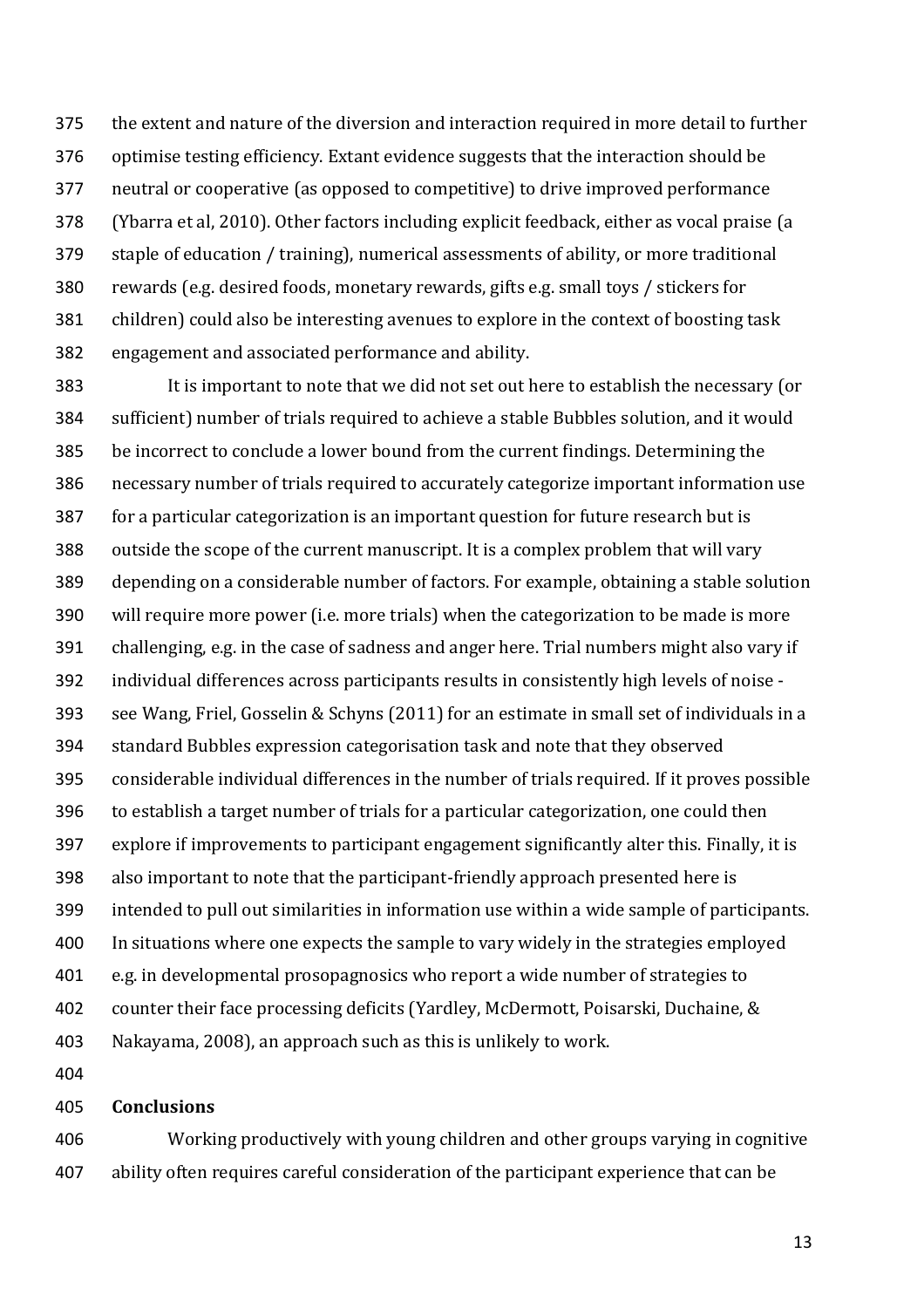- foreign to those working with complex psychophysical paradigms. The results
- presented here signal that child-friendly design modifications are possible and need not
- undermine the interpretability of results. In fact, our findings show the opposite
- pattern. Here, they pay clear research dividends with typical adult participants. By
- boosting task engagement via an interactive game, we were able to improve objective
- task performance and the statistical power of our results in a basic investigation of face
- processing taking place in a short testing session (only 15mins per task). These results
- will hopefully encourage researchers to see that creating a friendly and engaging
- participant experience should not be limited to situations with children or atypical
- populations. We have confirmed empirically that there are significant benefits
- associated with expending a little more time and effort during data collection.
- 

## **Acknowledgements**

- This research was supported by a grant from the Leverhulme Trust: RPG-2013-019
- awarded to MLS, EF and AKS.

## **References**

- Adolphs, R., Gosselin, F., Buchanana, T.W., Tranel, D., Schyns, P. & Damasio, A.R. (2005).
- A mechanism for impaired fear recognition after amygdala damage. *Nature, 433,* 68–72.
- Aharon, I., Etcoff, N., Ariely, D., Chabris, C. F., O'Connor, E., Breiter, H.C. (2001). Beautiful
- faces have variable reward value: fMRI and behavioural evidence. *Neuron,* 32, 537-551.
- Ahumada, A. J., Jr., & Lovell, J. (1971). Stimulus features in signal detection. *Journal of the*
- *Acoustical Society of America*, 49(6), 1751– 1756.
- Boksem, M. A. S., Meijman, T.F., & Lorist, M. M. (2005). Effects of mental fatigue on
- attention: An ERP study. *Cognitive Brain Research,* 24, 107-116.
- Boksem, M. A. S., Meijman, T.F., & Lorist, M. M. (2006). Mental fatigue, motivation and
- action monitoring. *Biological Psychology,* 72, 123-132.
- Boksem, M. A. S., & Tops, M. (2008). Mental fatigue: Costs and Benefits. *Brain Research*
- *Reviews,* 59, 125-139.
- Borghini, G., Astolfi, L. Vecchiato, G., Mattia, D., & Babiloni, F. (2012). Measuring
- neurophysiological signals in aircraft pilots and car drivers for the assessment of mental
- workload, fatigue and drowsiness. *Neuroscience Biobehavioral Reviews,* 44, 58-75.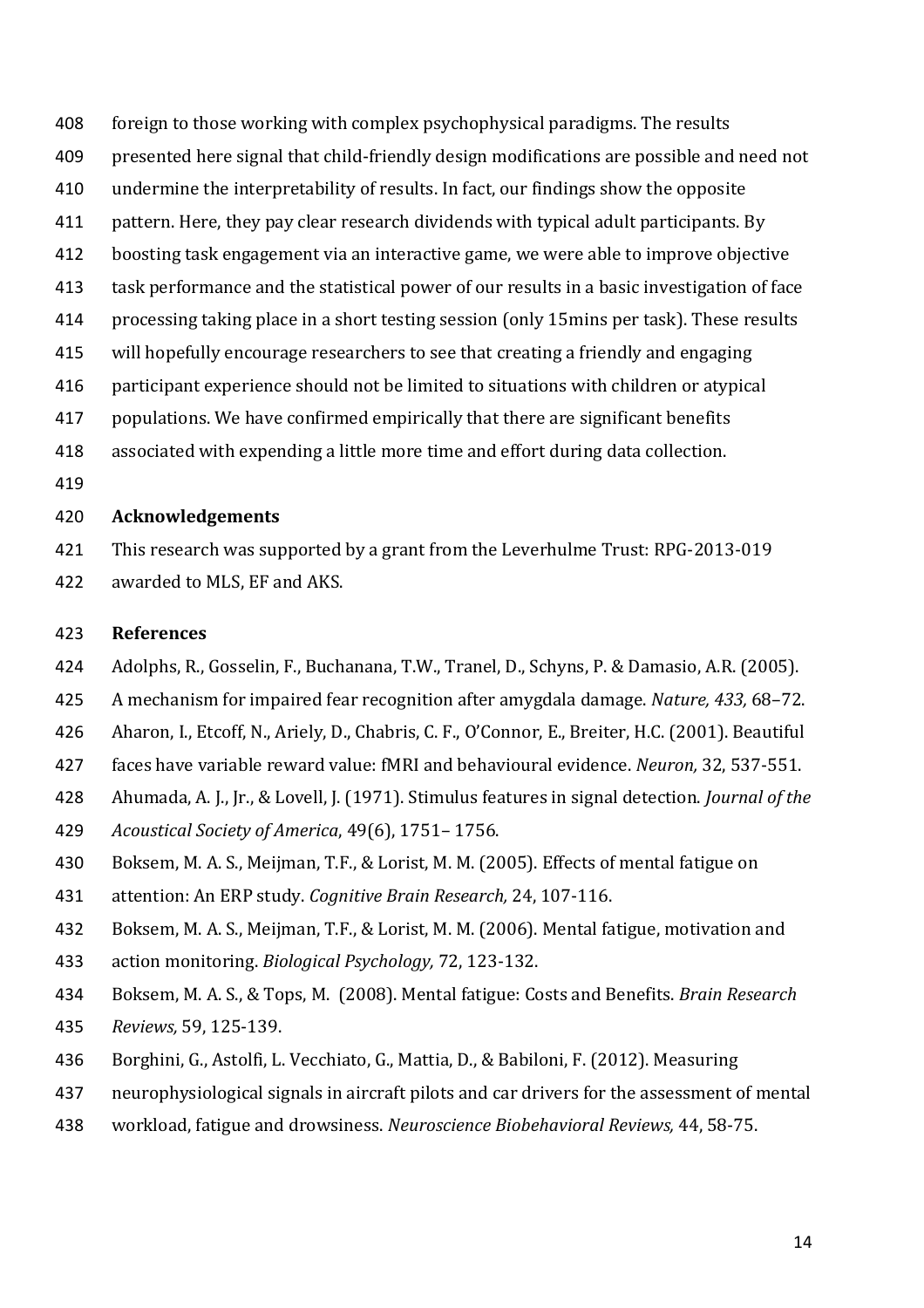- Butler, S., Blais, C., Gosselin, F., Bub, D., & Fiset, D. (2010). Recognizing famous people.
- *Attention, Perception & Psychophysics*, 72, 1444-1449.
- Caldara, R., Schyns, P.G., Mayer, E., Smith M. L., Gosselin, F., & Rossion, B. (2005). Does
- prosopagnosia take the eyes out of face representations? Evidence for a defect in
- representing diagnostic facial information following brain damage. *Journal of Cognitive*
- *Neuroscience*, 17, 1652-1666.
- Chauvin, A., Worsley, K. J., Schyns, P. G., Arguin, M., & Gosselin, F. (2005). Accurate
- statistical tests for smooth classification images. *Journal of Vision*, 5, 659-667.
- doi:10.1167/5.9.1
- Dailey, M., Cottrell, G.W., & Reilly, J. (2001). *California Facial Expressions, CAFE.*
- Unpublished digital images. University of California, San Diego, Computer Science and
- Engineering Department, Sam Diego, CA.
- Dodge, H, H., Zhu, J., Mattek, N. C., Bowman, M., Ybarra, O., Wild, K. V., Loewenstein, D. A.,
- & Kaye, J. A. (2015). Web-enabled conversational interactions as a method to improve
- cognitive functions: Results of a 6-week randomized controlled trial. *Alzheimer's &*
- *Dementia: Translational Research and Clinical Interventions*, 1, 1-12.
- Ewing et al, 2017a,
- Ewing et al, 2017b
- Ewing et al, 2017c
- Gosselin, F. & Schyns, P.G. (2001). Bubbles: A technique to reveal the use of information
- in recognition tasks*. Vision Research*, 41, 2261-2271.
- Haig, N. D. (1985). How faces differ a new comparative technique. *Perception,* 14(5), 601-615.
- Henrich, J., Heine, S. J., & Norenzayan, A. (2010). The weirdest people in the world?.
- *Behavioral and Brain Sciences*, *33*(2-3), 61-83.
- Hopstaken, J. F., van der Linder, D., Bakker, A. B., & Kompier, M. A. J. (2015a). A
- multifaceted investigation of the link between mental fatigue and task disengagement.
- *Psychophysiology,* 52, 305-315.
- Hopstaken, J. F., van der Linder, D., Bakker, A. B., & Kompier, M. A. J. (2015b). The
- window of my eyes: Task disengagement and mental fatigue covary with pupil
- dynamics. *Biological Psychology,* 110, 100-106.
- Insel, T. R. (2003). Is social attachment an addictive disorder? *Physiology & Behavior,* 79,
- 351-357.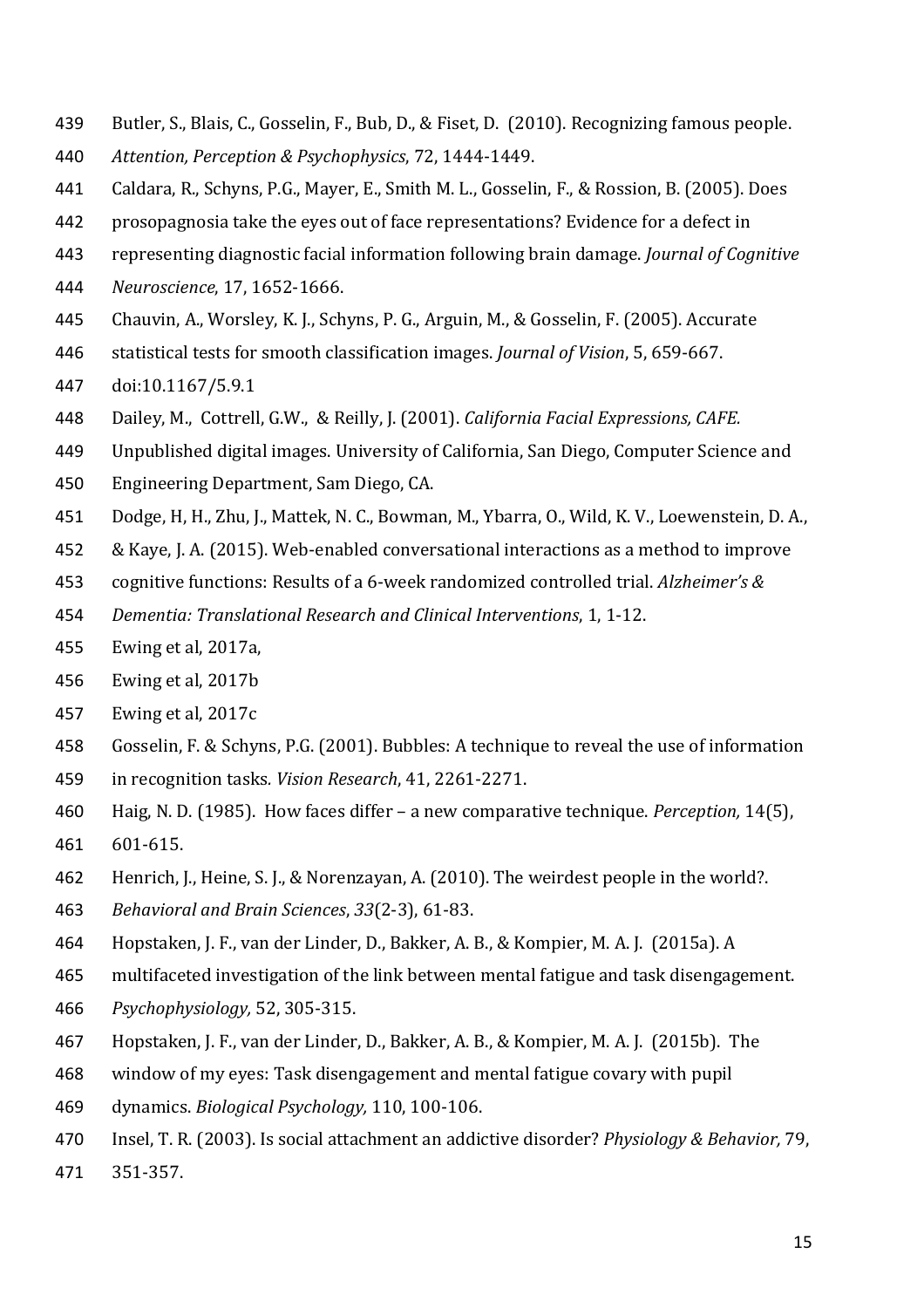- Izuma, K., Saito, D. N., & Sadato, N. (2008). Processing of social and monetary rewards in
- the human striatum. *Neuron,* 58, 284-294.
- Lin, A., Adolphs, R., & Rangel, A. (2012). Social and monetary reward learning engage
- overlapping neural substrates. *SCAN,* 7, 274-281.
- Lorist, M. M., Boksen, M. A., & Ridderinkof, K.R. (2005). Impaired cognitive control and
- reduced circulate activity during mental fatigue. *Brain Research, Cognitive Brain*
- *Research,* 24, 199-205.
- Marmarelis, P. Z., & Marmarelis, V. Z. (1978). Analysis of physiological systems: The white-
- noise approach. New York: Plenum Press.
- Royer, J., Blais, C., Gosselin, F., Duncan, J. & Fiset, D. (2015). When less is more: The
- impact of face processing ability on the recognition of visually degraded faces. *Journal of*
- *Experimental Psychology: Human Perception and Performance*.
- Ryan, R. M. (1982). Control and information in the intrapersonal sphere: An extension of
- cognitive evaluation theory. *Journal of Personality and Social Psychology*, *43*, 450-461.
- Sekuler, A. B., Gaspar, C., Gold, J.M. & Bennett, P. J. (2004). Inversion leads to quantitate,
- not qualitative, changes in face processing. *Current Biology*, 14, 391-396.
- Schyns, P.G. & Oliva, A. (1999). Doctor Angry and Mr Smile: when categorization flexibly
- modifies the perception of faces in rapid visual presentations. *Cognition,* 69(3), 243-
- 265.
- Smith, M.L., Fries, P., Gosselin, F., Goebel, R., & Schyns, P.G (2009). Inverse Mapping the
- Neuronal Substrates of Face Categorizations, *Cerebral Cortex*, 19, 2428-2438.
- Smith, M. L., Gosselin, F. & Schyns, P. G., (2004). Receptive fields for flexible face
- categorizations. *Psychological Science*, 15, 753-761.
- Smith, M.L., Volna, B., & Ewing, L. (2016). Distinct information critically distinguishes
- judgements of face familiarity and identity. *Journal of Experimental Psychology: Human*
- *Perception and Performance,* 42(11), 1770-1779.
- Smith, F. W., Muckli, L., Brennan, D., Pernet, C., Smith, M. L., Belin, P., Gosselin, F., Hadley,
- D., Cavanagh, J., & Schyns, P.G. (2008). Classification Images reveal the Information
- Sensitivity of brain voxels in fMRI. *NeuroImage*, 40, 1643-1654.
- Smith, F.W., & Schyns, P. G. (2009). Smile through your fear and sadness. *Psychological*
- *Science,* 20, 1202-1208. doi: 10.1111/j.1467-9280.2009.02427.x
- Schyns, P.G., Petro, L., & Smith, M.L. (2007). Dynamics of visual information integration
- in the brain to categorize facial expressions. *Current Biology, 17,* 1580-1585.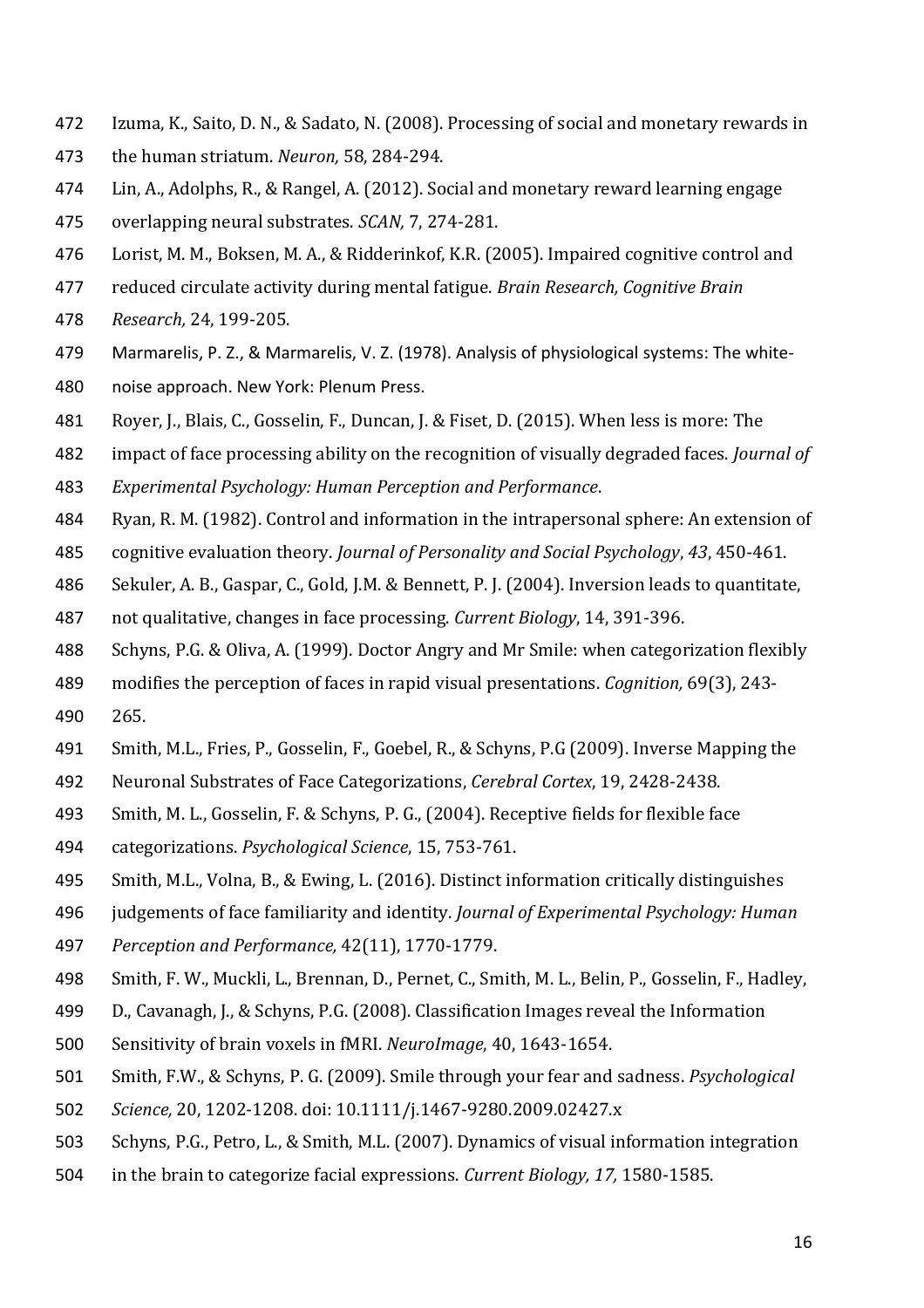- Schyns, P.G., Gosselin, F., & Smith, M.L. (2009). Information processing algorithms in the brain. *Trends in Cognitive Sciences*.
- Smith, M.L., Gosselin, F., Cottrell, G.W., & Schyns, P.G. (2005). Transmitting and decoding
- facial expressions. *Psychological Science, 16,* 184-189.
- Spreckelmeyer, K., N., Krach, S., Kohls, G., Rademacher, L., Irmak, A., Konrad, K., Kircher,
- T., & Grunder, G. (2009). Anticipations of monetary and social reward differentially
- activates mesolimbic brain structures in men and women. *SCAN,* 4, 158-165.
- Tanaka, M., Ishii, A., & Watanabe, Y. (2014). Neural effects of mental fatigue caused by
- continuous attention load: a magnetoencephalography study. *Brain Research,* 1561, 60- 66.
- van der Linden, D., & Eling, P. (2006). Mental fatigue disturbs local processing more
- than global processing. *Psychological Research,* 70, 395-402.
- van der Linder, D., Frese, M., & Meijman, T. F. (2003). Mental fatigue and the control of
- cognitive processes: effects on perseveration and planning. *Acta Psychologica,* 113, 45- 65.
- Yardley, L., McDermott, L., Pisarski, S., Duchaine, B., & Nakayama, K. (2008).
- Psychosocial consequences of developmental prosopagnosia: A problem of recognition.
- *Journal of Psychosomatic Research, 65,* 445 451.
- Walter, H., Abler, B., Ciaramidaro, A., & Erk, S. (2005) Motivating foces of human actions:
- Neuroimaging reward and social interaction. *Brain Research Bulletin,* 67, 368-381.
- Wang, H. F., Friel, N., Gosselin, F., & Schyns, P. G. (2011). Efficient bubbles for visual
- categorization tasks, *Vision Research,* 1318-1323.
- Ybarra, O., Burnstein, E., Winkielman, P., Keller, M. C., Manis, M., Chan, E., & Rodriguez, J.
- (2008). Mental exercising through simple socialising: social interaction promotes
- general cognitive functioning. *Personality and Social psychology bulletin,* 34, 248-259.
- Ybarra, O., Winkielman, P., Yeh, I., Burnstein, E., & Kavanagh, L. (2010). Friends (and
- sometimes enemies) with cognitive benefits: what types of social interactions boost
- executive functioning? *Social Psychological and Personality Science,* 1-9.
- 
- 
- 
-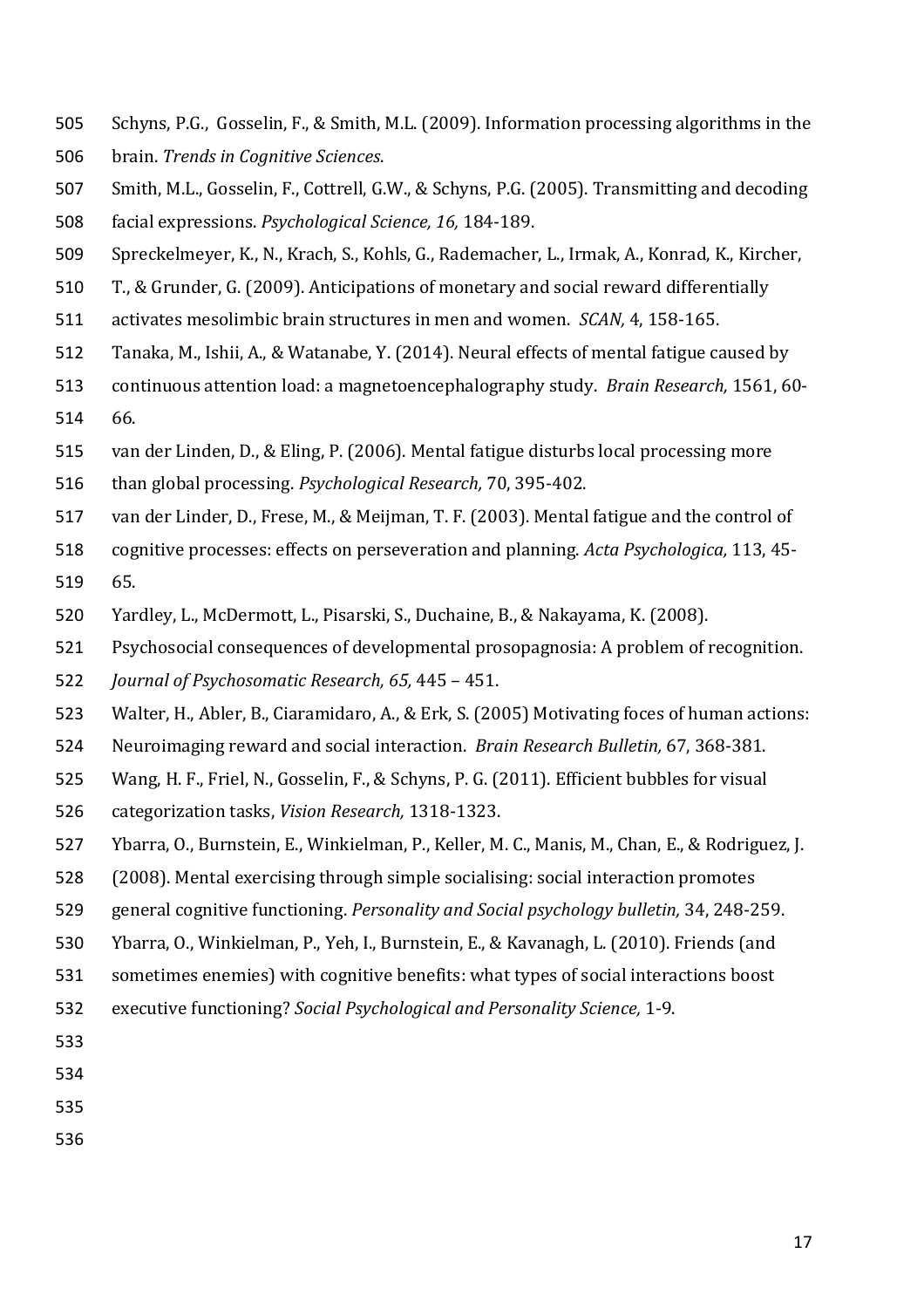## **Figure Captions**

- 
- Figure 1. A behavioural metrics of performance accuracy and the amount of
- information required in red for condition 1, green for condition 2 and blue for condition.
- B regions significantly associated with correct categorization performance for fearful
- and happiness categorizations (p<0.05 corrected) for condition 1 (red), condition 2
- (green) and condition 3 (blue). Note that when the same region is significant for
- multiple conditions it will be coloured as per the RGB colour space combination (e.g.
- 545 purple =  $red + blue = condition 1$  and condition 3, white =  $red + green + blue = all$  three
- conditions). C the un-thresholded information association maps between correct
- categorization performance and information location (measured as z-scores, higher
- values represent a greater association between presentation of information at that
- location and correct categorization response).
- 

Figure 2. Subjective ratings from participants after completing each experimental

- condition (condition 1 in red, condition 2 in green and condition 3 in blue).
- 
-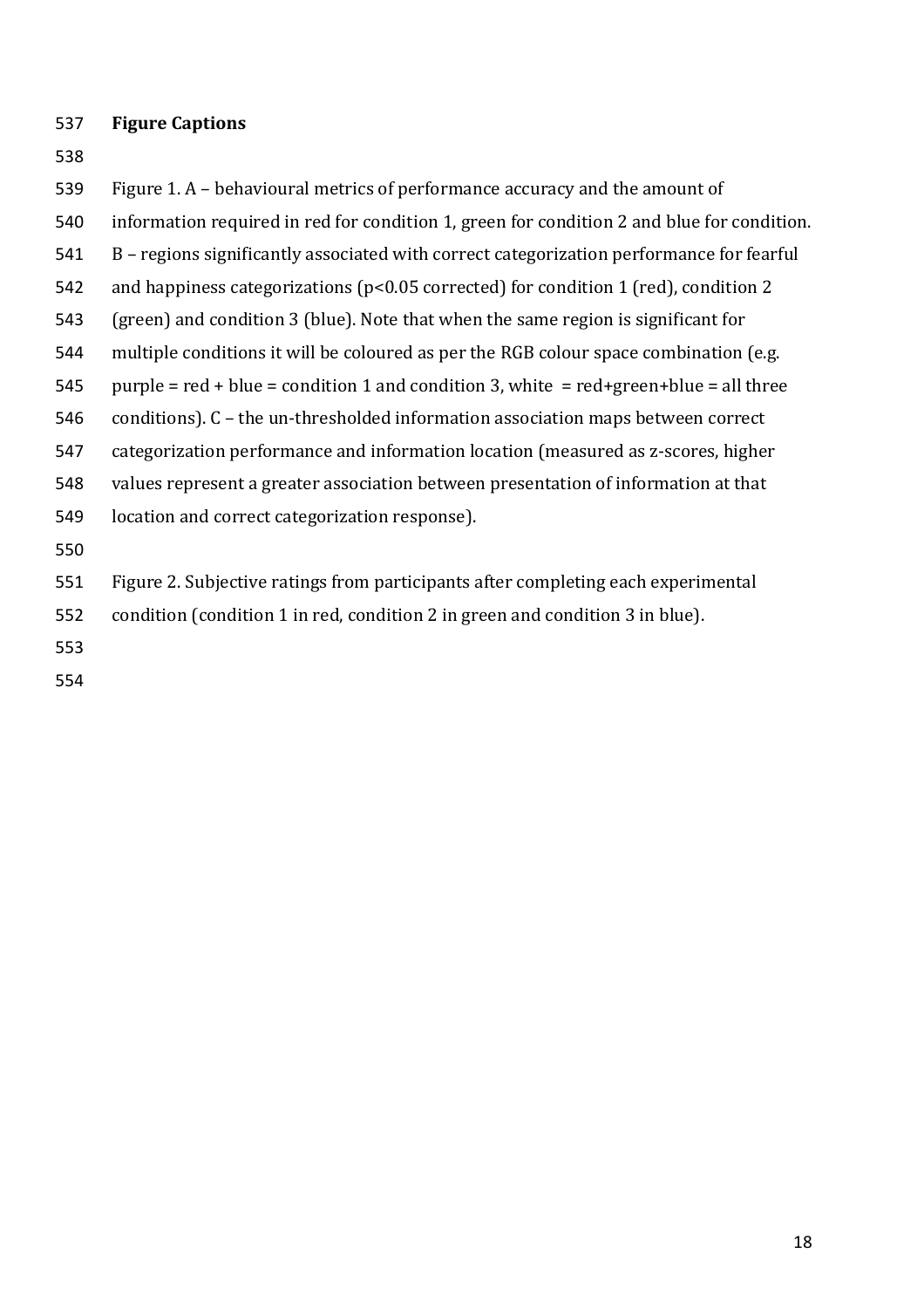

Figure 1.